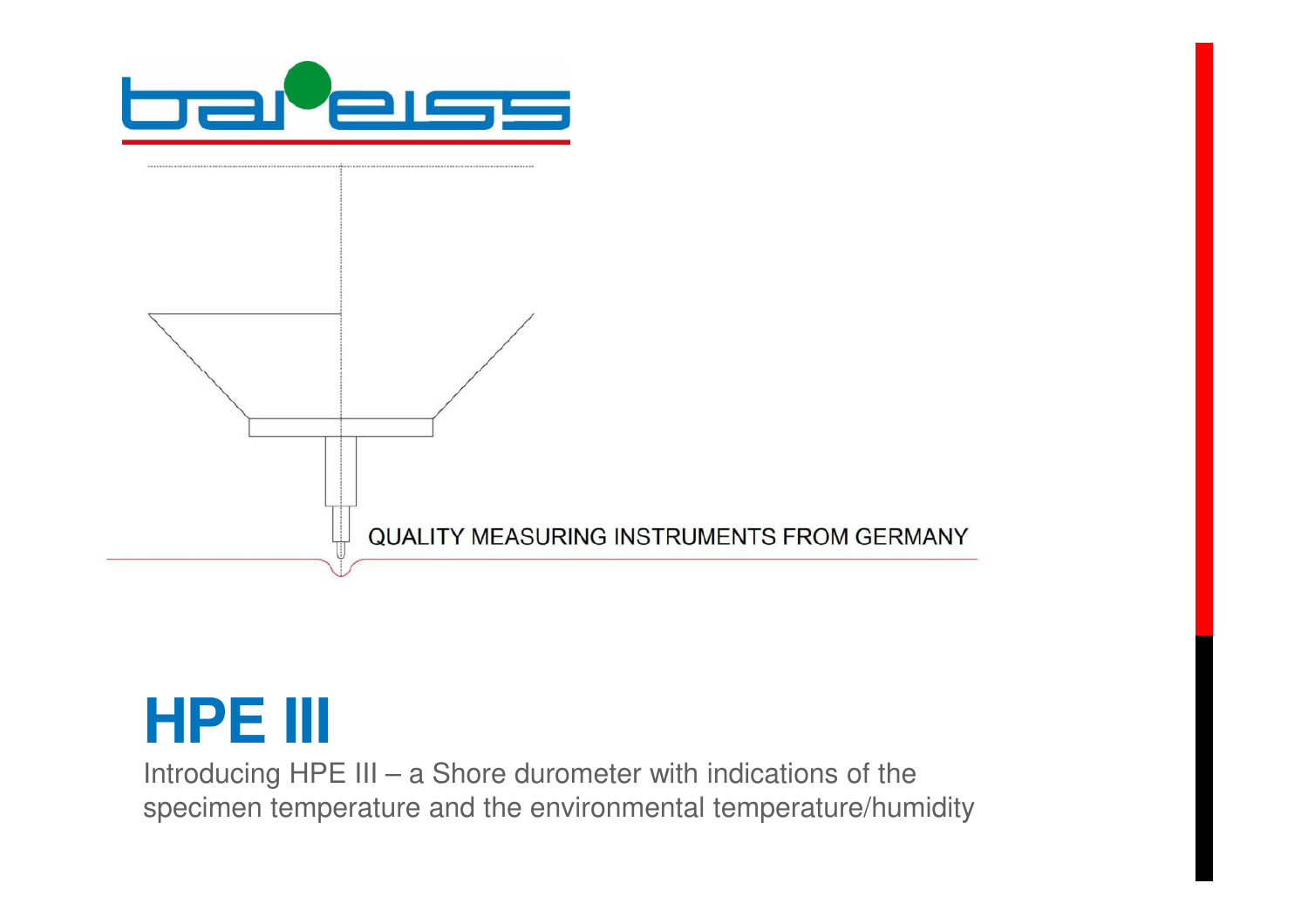



## **Key Features**

- The HPE III housing is made of aluminum alloy which provides robust structure and light weight
- A large screen with 102 x 64 pixels with selectable informatin to display
- Navigate all fucntions through a touch of your thumb. The new HPE III is designed for one-handed operation.
- Equipped with 2 temperature sensors with 1 for measuring the speicmen termperature and the other for the environmental temperature as well as humidity.
- A patented hand-grip helps minimizing incorrent measuring angle and ensuring the right force is applied.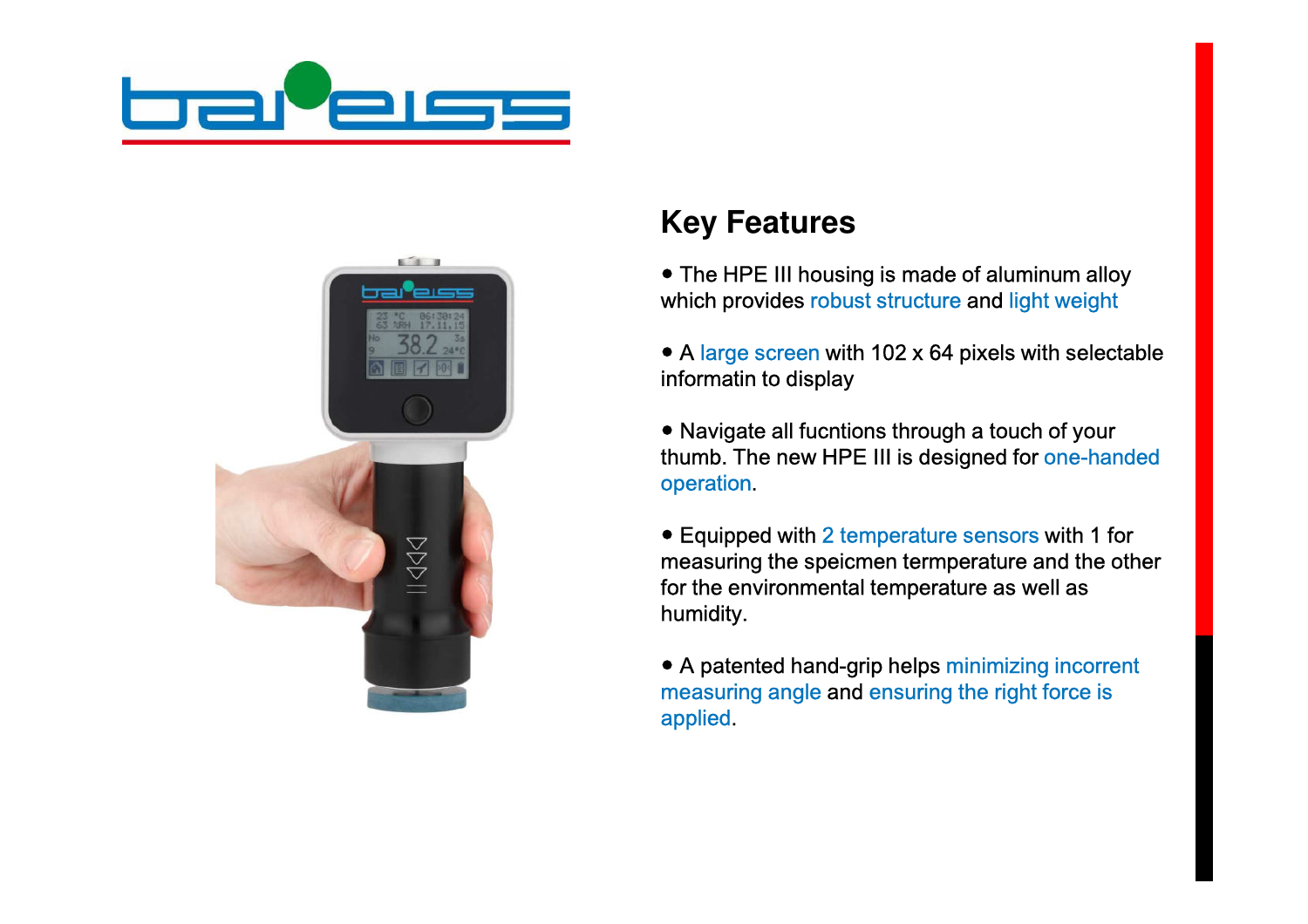



### **A sleek apperance**

The new HPE III measures  $153 L \times 67 W \times 43 D$  mm and weighs only as little as 285 grams. The slightly tilted top section eliminates any light reflection from the screen making it a comfortable reading angle. The structure importance is not compromised because of its sleek design, the enitre HPE III housing is made of alumimum alloy which is meant to provide light weight and robustness.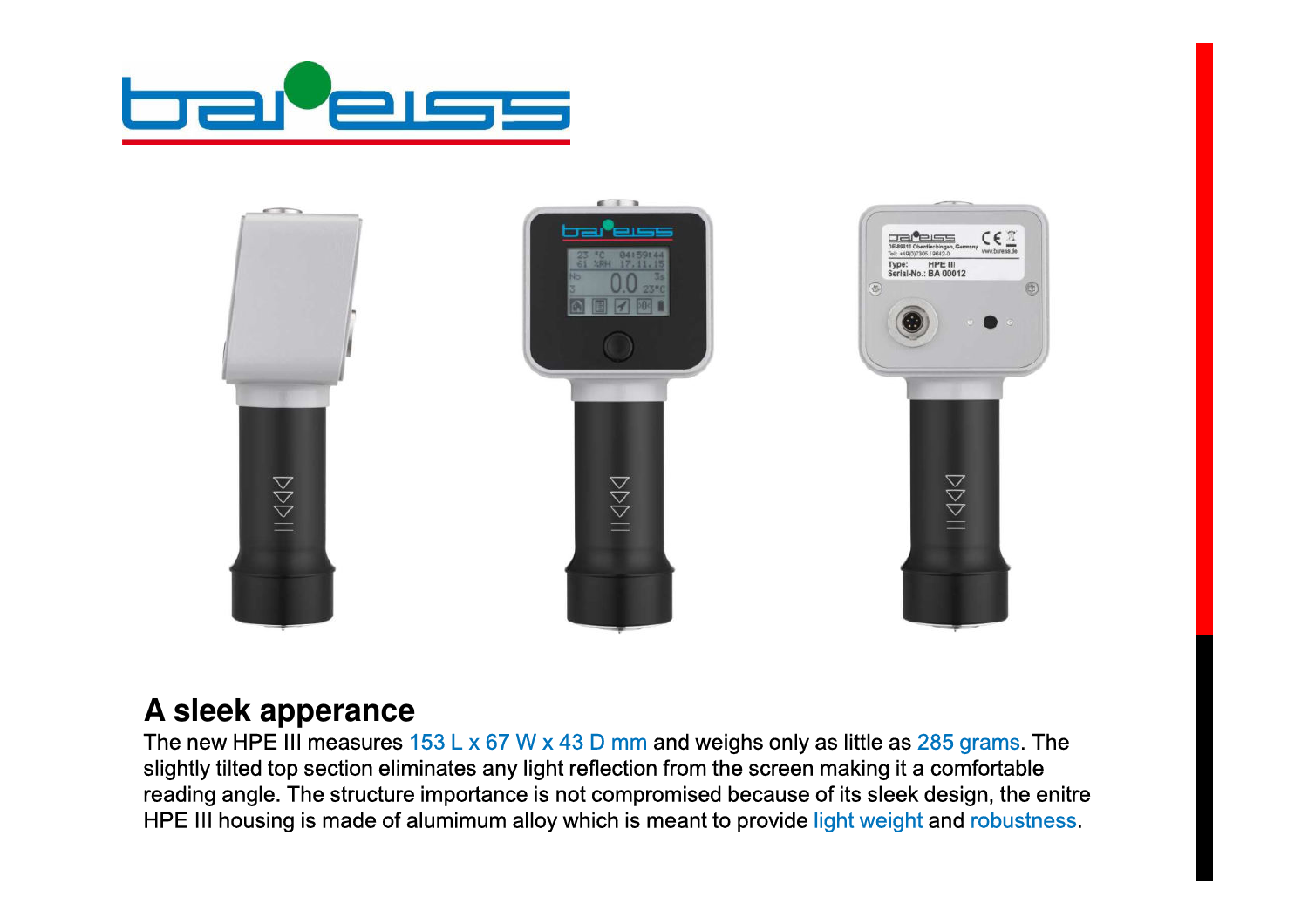

 $11$ 



## **HPE III Display**

On the HPE III display, not only you get a view of the hardness value, additional information such as the environmental temperature/humidity specimen temperature, date/time, no. of measurments are all at a glance. Another breakthrough is that all previous measurments are viewable directly on the display and transferrable by USB and RS232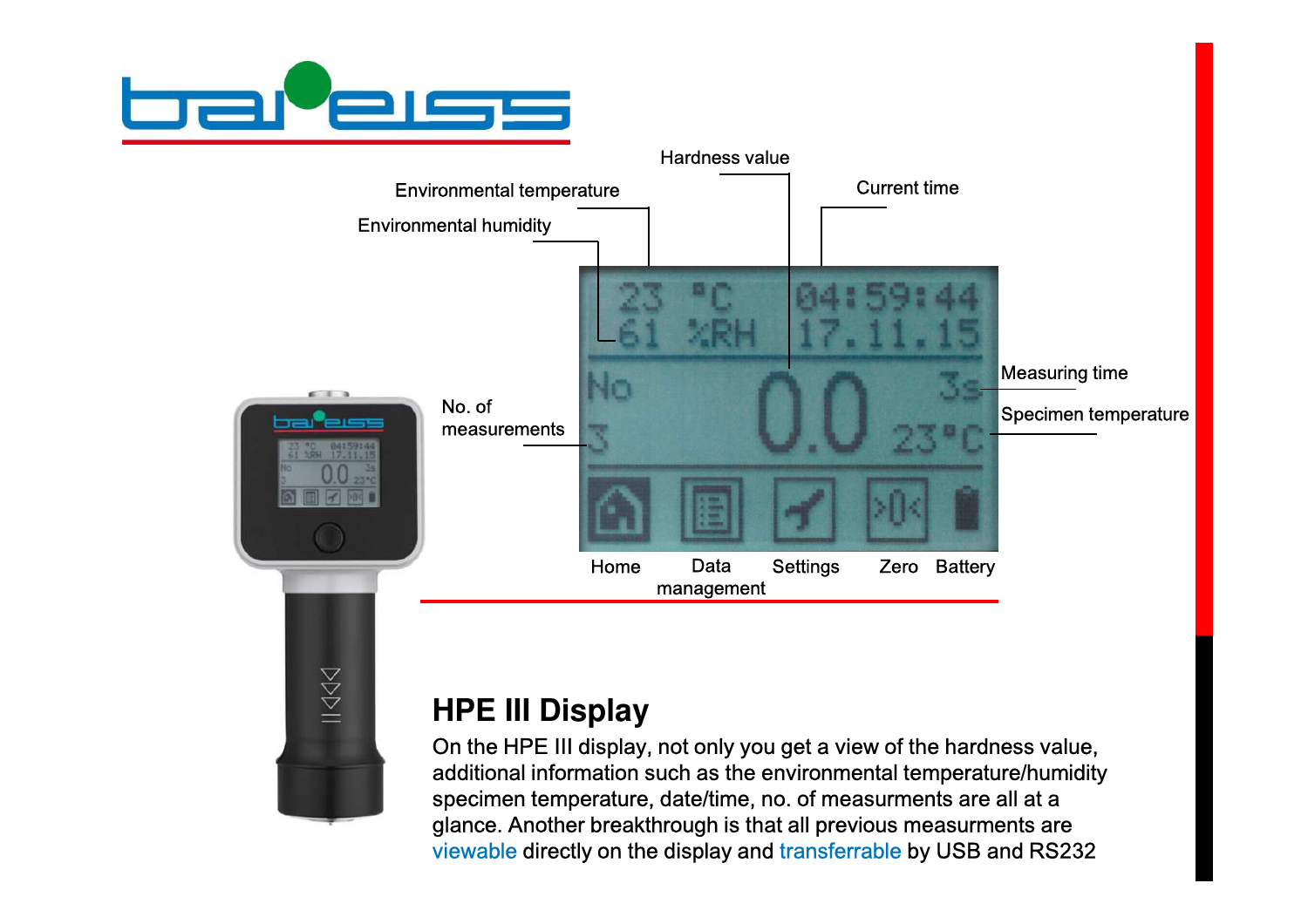

 $\frac{1}{2R}$ 

 $rac{23}{61}$ 

No.

# **Navigate through your thumb**

The HPE III is designed to provide great usability. Simply with a touch of your thumb, you can navitage through all functions on the screen while your hand has a firm grip on the lower section of the device. It is a truly one-handed operation durometer.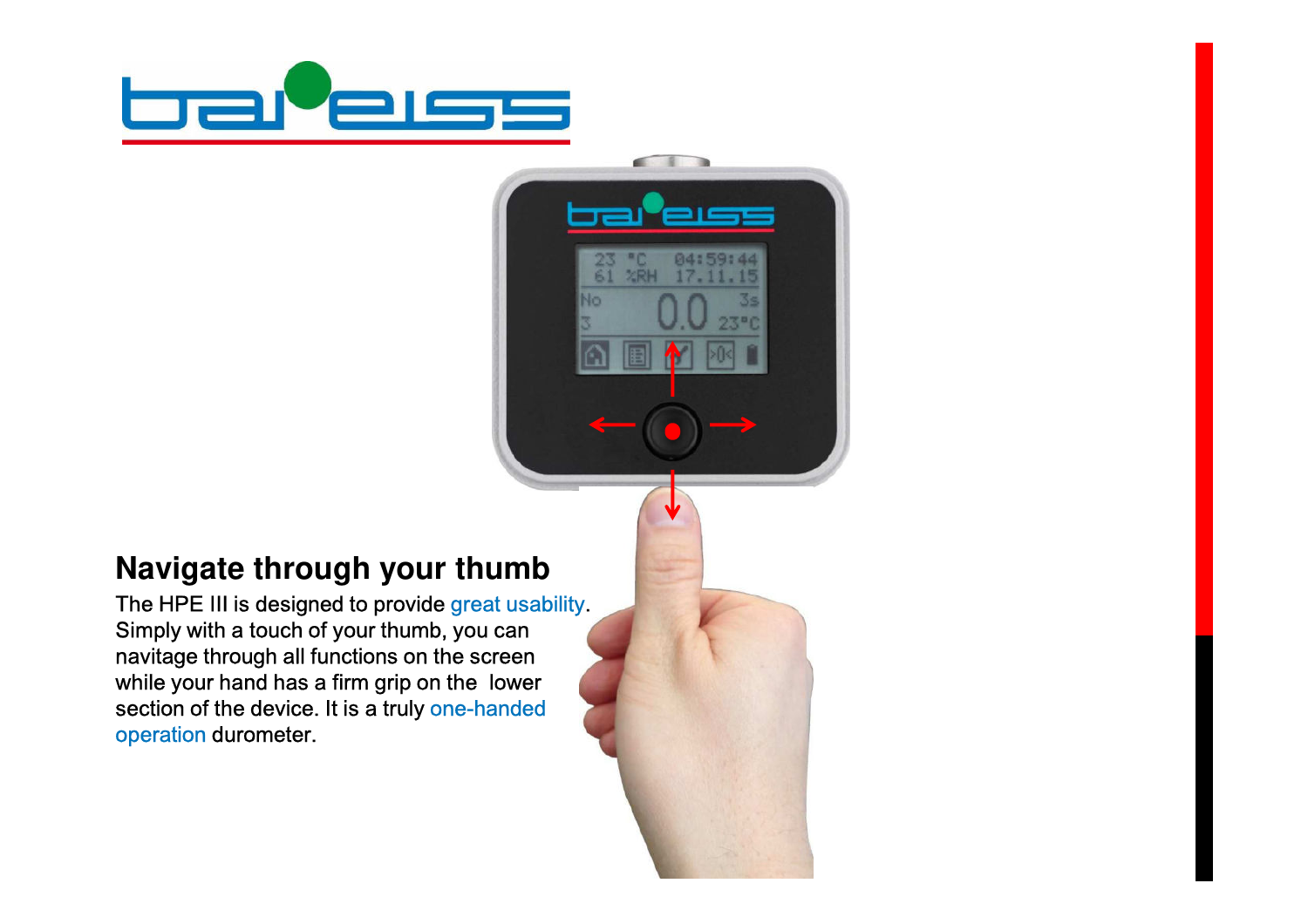





## **Innovative feature on HPE III**

Both rubber and plastic are prone to change their properties due to the temperature change. To help you better understand how temperature could influence the hardness of your specimen, the HPE III is equipped with two thermalcouples for delivering information of your specimen temperature and the environmental temperature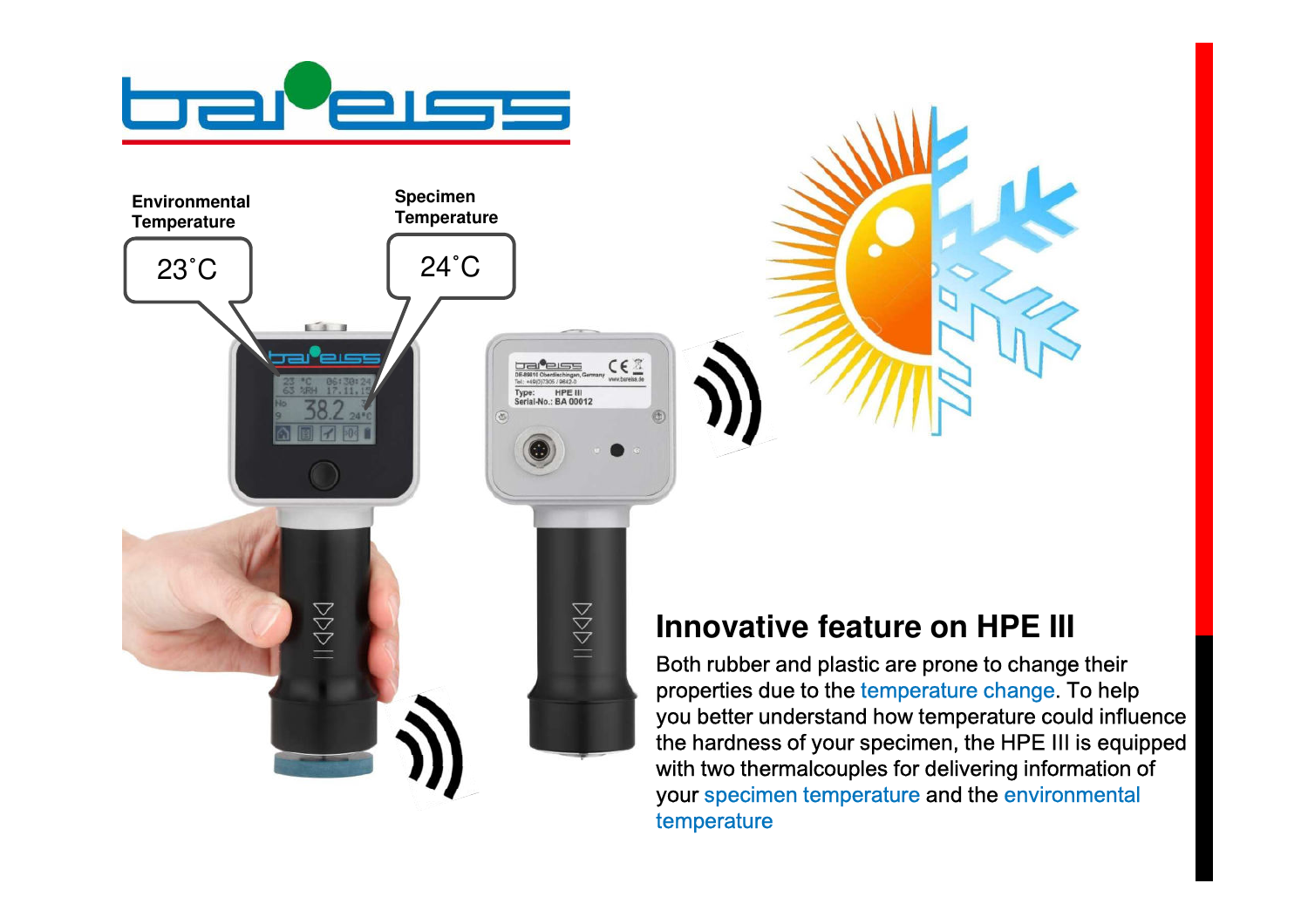

### **Minimizing user error**

One of the most common mistake s t o make when a measuring is taken place is the angle of approach. The HPE III has a large hand grip to assist the user to approach th a large hand grip to assist the user to approach the<br>specimen perpendiculary. The special mechanism insid the hand grip delivers an exact amount of load (Shore A = 1kg / Shore  $D = 5$  kg) required as when the presser foot gets into a full contact with the specimen.

 $H44$ 

9 0 ˚

1444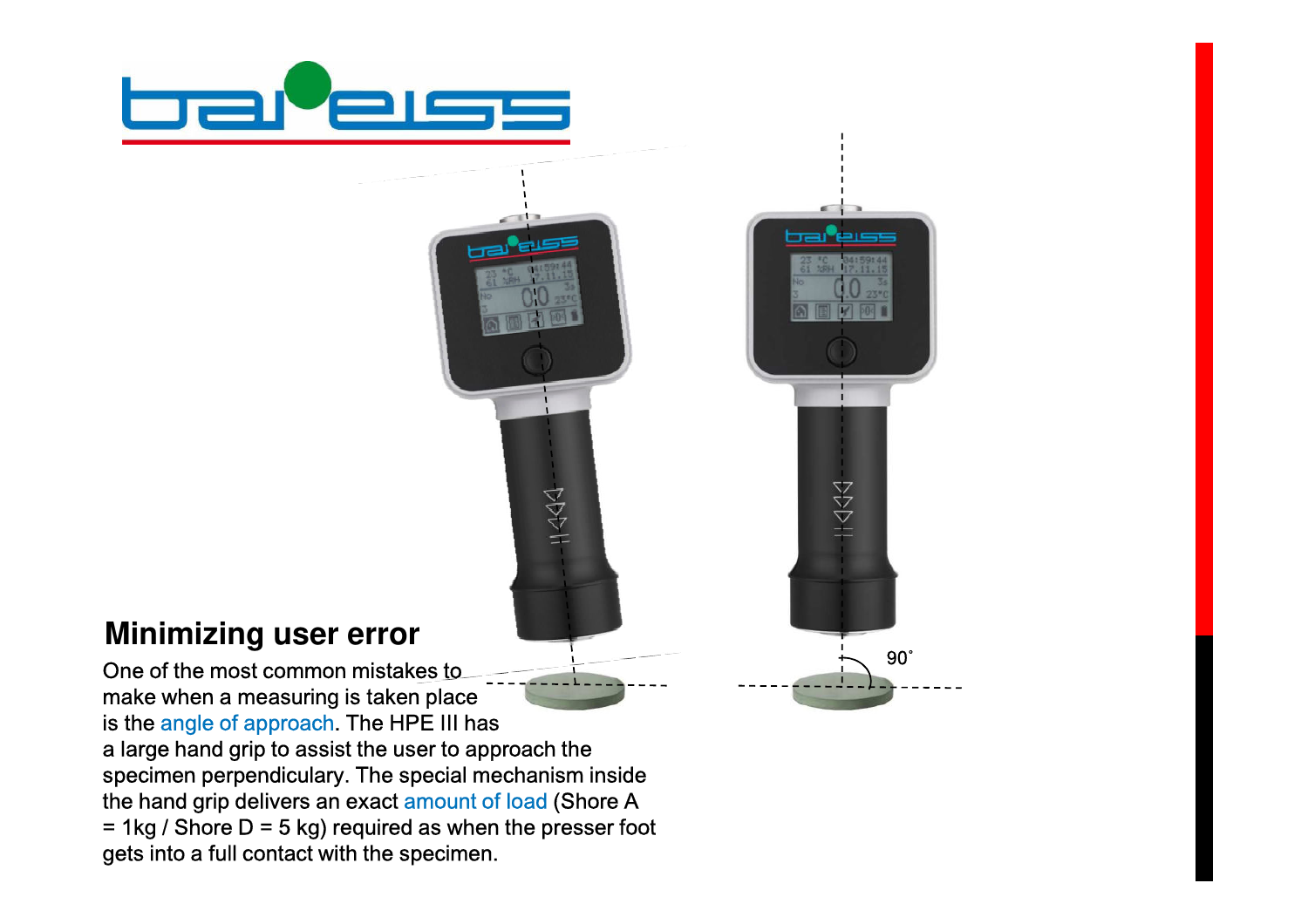



#### Bareiss suitcase



**What is in the box**